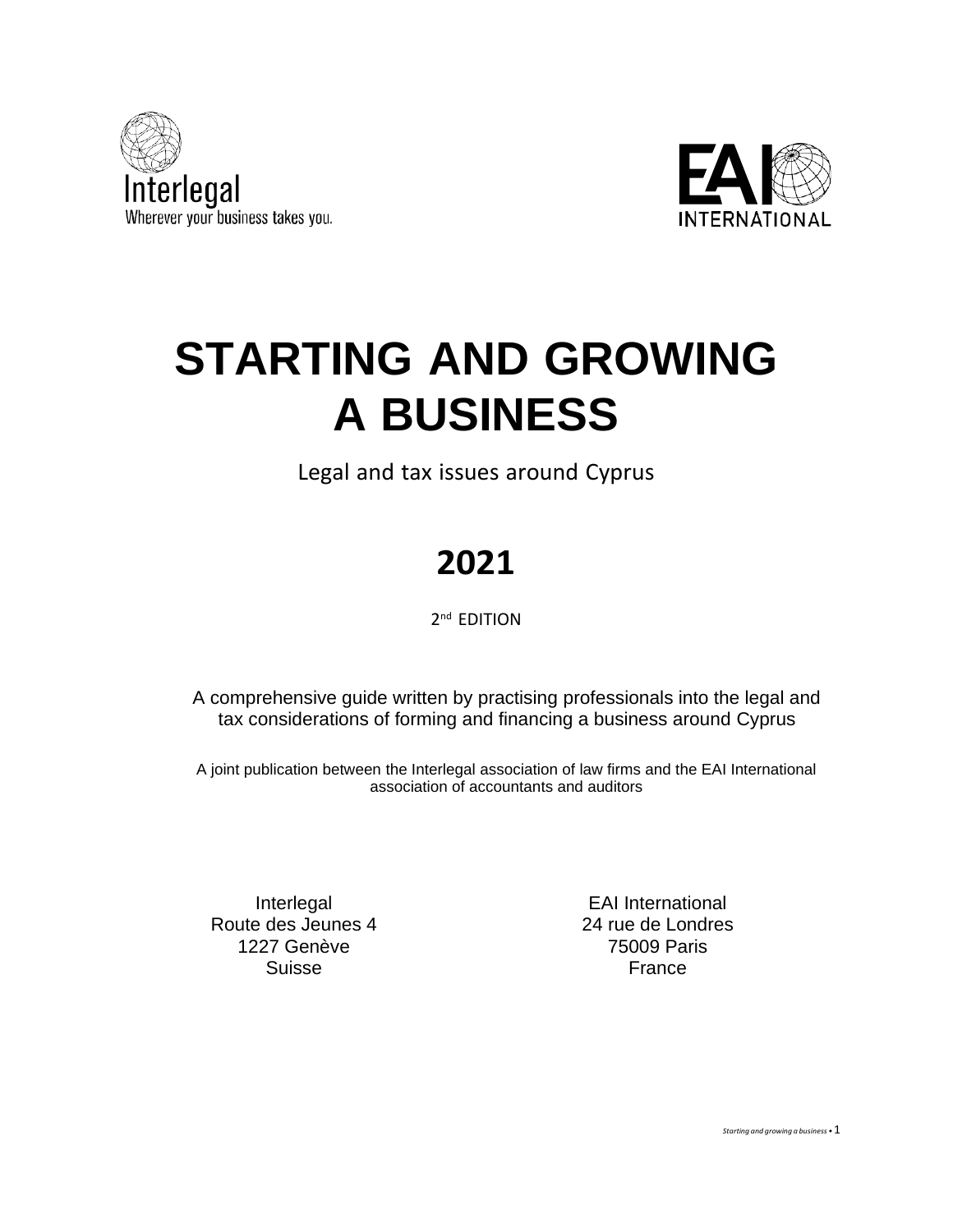# **Cyprus**





*Starting and growing <sup>a</sup> business •*2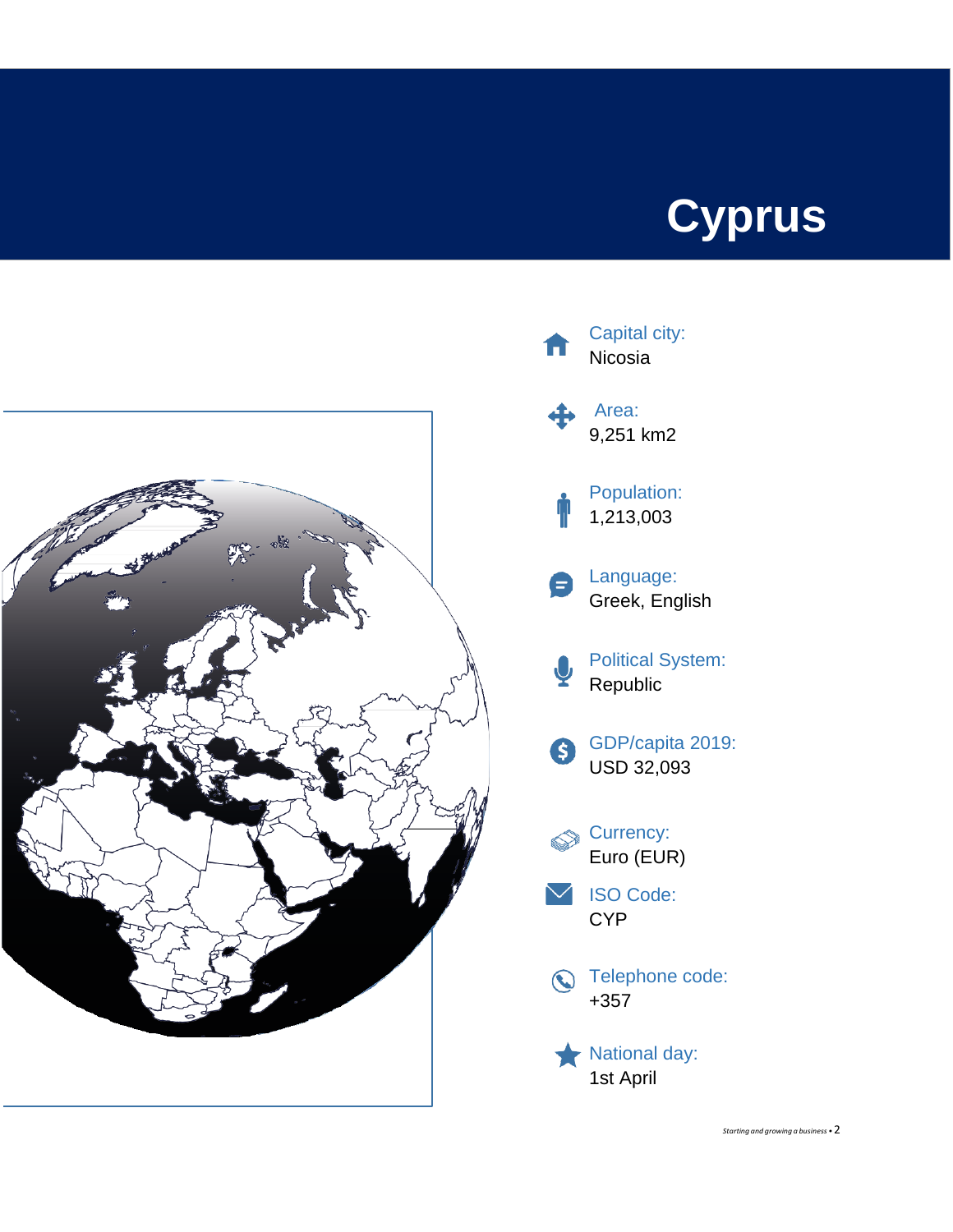# **Cyprus**

## **Legal Overview**

### **Executive Summary**

By having one of the most favourable tax systems for corporations in Europe, Cyprus is one of the leading business centers and attracts foreign investors to establish their companies on the island. The company registration procedure is simple and straightforward. Registration of companies and filings may also take place electronically.

### **Registered companies and partnerships**

The board of directors of an LLC comprises of a minimum of three and a maximum of 13 members, unless All types of companies and partnerships must be registered at the Company Registrar of Cyprus.

According to the Cyprus Companies Law, legal entities may be registered as limited liability companies, public limited companies or companies limited by guarantee. In Cyprus, partnerships are also allowed in general or limited form.

Any foreign company may establish branches in Cyprus, by presenting relevant documents. The main requirement for the branches is to submit annual financial reports, either in Greek or accompanied by a Greek translation.

A Cyprus company will be a Cyprus tax resident if it is managed and controlled in Cyprus.

Companies incorporated in Cyprus must adhere to rules and regulations for taxation and must pay the corporate tax. The corporate tax in Cyprus has one of the lowest rates in the European Union, at 12.5%.

From a Cyprus Tax perspective, a Cyprus Limited Liability Partnership is not considered as a legal entity with separate legal personality and as such the partners are subject to taxation and not the partnership per se.

In Cyprus there are, among others, the following types of company:

### **Company Limited by Shares**

### • **Private Limited Company;**

This is the most commonly used type of company. There are no mini- mum or maximum share capital requirements.

A private limited liability company must have between one and 50 shareholders. The right to transfer shares is restricted and shares or debentures cannot be subscribed to the public.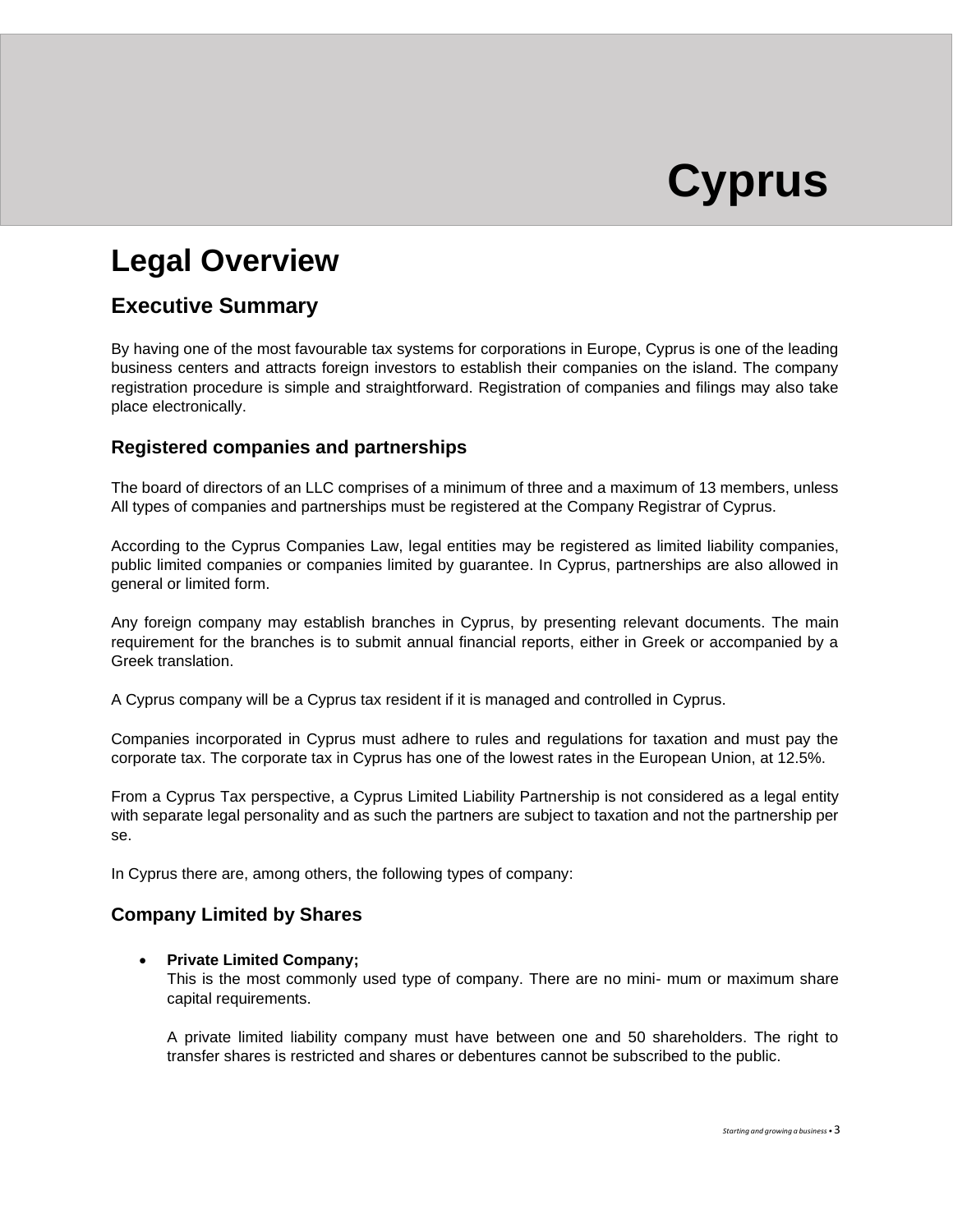#### • **Public Limited Company**

A public limited liability company must have at least seven members and at least EUR 25.629 share capital. There is no maximum number of shareholders. Shares and debentures may be offered to the public.

Companies that wish to list their shares on the Cyprus Stock Exchange are required to set up a public limited corporation. In addition to the legislation applicable to limited liability companies, they have to conform to the provisions of the Cyprus Stock Exchange and Cyprus Securities and Exchange Commission regulations.

- **Company Limited by Guarantee – Normally incorporated for non-profit purposes.**
- **There are no Companies with unlimited liability.**

### **Memorandum and articles of association**

An LLC must have a board of supervisors, consisting of at least three supervisors. However, a small LLC A Cyprus company has Memorandum of Association and Articles of As- sociation.

The Memorandum of Association must include at least the following information:

- Name of the company;
- Objects of the company: A company may adopt a general short- form objects clause in the memorandum of association which provides that the object of the company is the conduct of any business as a general commercial company;
- That the liability of its members is limited;
- The Share Capital of the company.

The Articles of Association also form part of the company's constitution. A company may choose either to adopt Table A of the Cyprus Companies Law or to tailor Table A in accordance to their specific needs. The form of the Memorandum of Association and Articles of Association is set out in the Cyprus Companies Laws.

### **Share Capital**

The liability of the shareholders is limited to the amount, if any, unpaid on the shares respectively held by them.

### **Public Offer of Shares**

A private limited company is prohibited from inviting the public to subscribe for any shares in the company.

A public limited company may offer is shares to the public. The invitation must be accompanied by a prospectus. Public companies are subject to a tighter regulation.

A public limited company may also list their shares on the Cyprus Stock Exchange.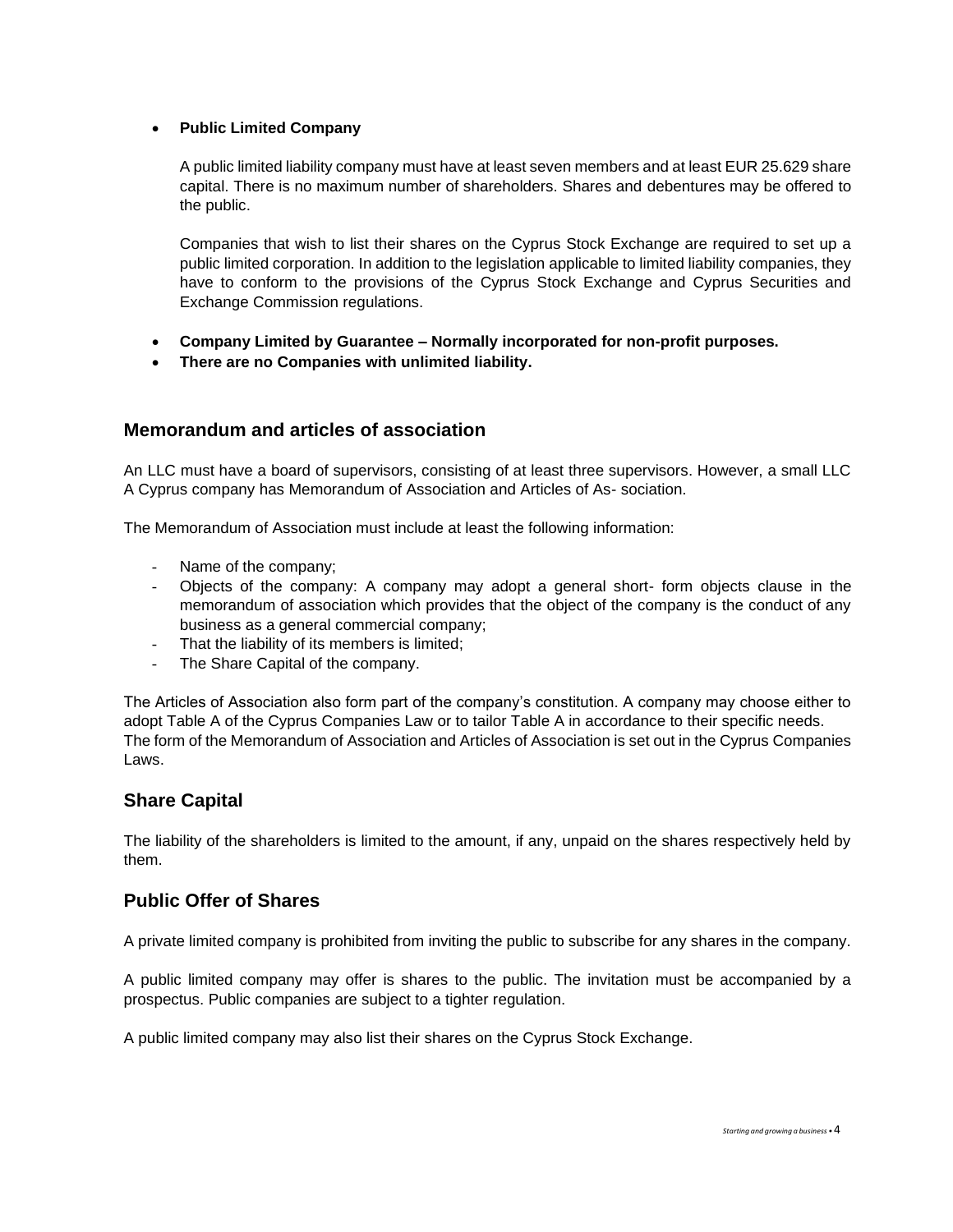### **General Meetings**

General Meetings are regulated by both the Cyprus Companies Laws and the articles of association of the company (to the extent permitted by the law). Every company shall call an annual general meeting each year. Public companies shall also hold a statutory meeting shortly after the date that the company is entitled to commence business.

Notice periods for the meetings vary depending on the type of company and the type of the meeting. The articles of association may pro- vide for longer notice periods for meetings but not shorter than the periods provided for by law. Shorter notice may only be given when all the shareholders agree and where the notice concerns an annual general meeting, or where the notice concerns other than an annual general meeting, when 95% of the shareholders agree.

General Meetings may take place by means of telephone conference or by any other means of communication, except as otherwise provided by the company's articles of association. The place of the General Meeting is considered to be the place where the minutes have actually been taken.

Major decisions of the company, such as change of the objects of the company, change of the articles of association, change of name and reduction of capital are only taken by the shareholders of the company elected through the employee representatives' assembly, the employees' assembly or otherwise.

### **Directors**

The Directors may only act within the powers conferred to them by the Articles of Association. They normally have the power to manage the company on a day to day basis.

A private limited company must have at least one director and one secretary. If there is only one member, that member may act as the director and secretary.

A public limited company must have at least two directors and one secretary.

The director may be of any nationality.

A company may also be appointed as director.

### **Financing a company**

A company may be financed in the following ways:

- Equity Finance issue shares/capital contribution from shareholders, flotation (public companies);
- Debt Finance borrow; and
- Grants.

### **Commencement of business**

Application for name approval and registration of a company may be filed online or by hand at the Registrar of Companies. The approval of the company name takes about two business days (fast track). Registration of the company takes about 3-4 business days after the submission of all the required documents (fast track).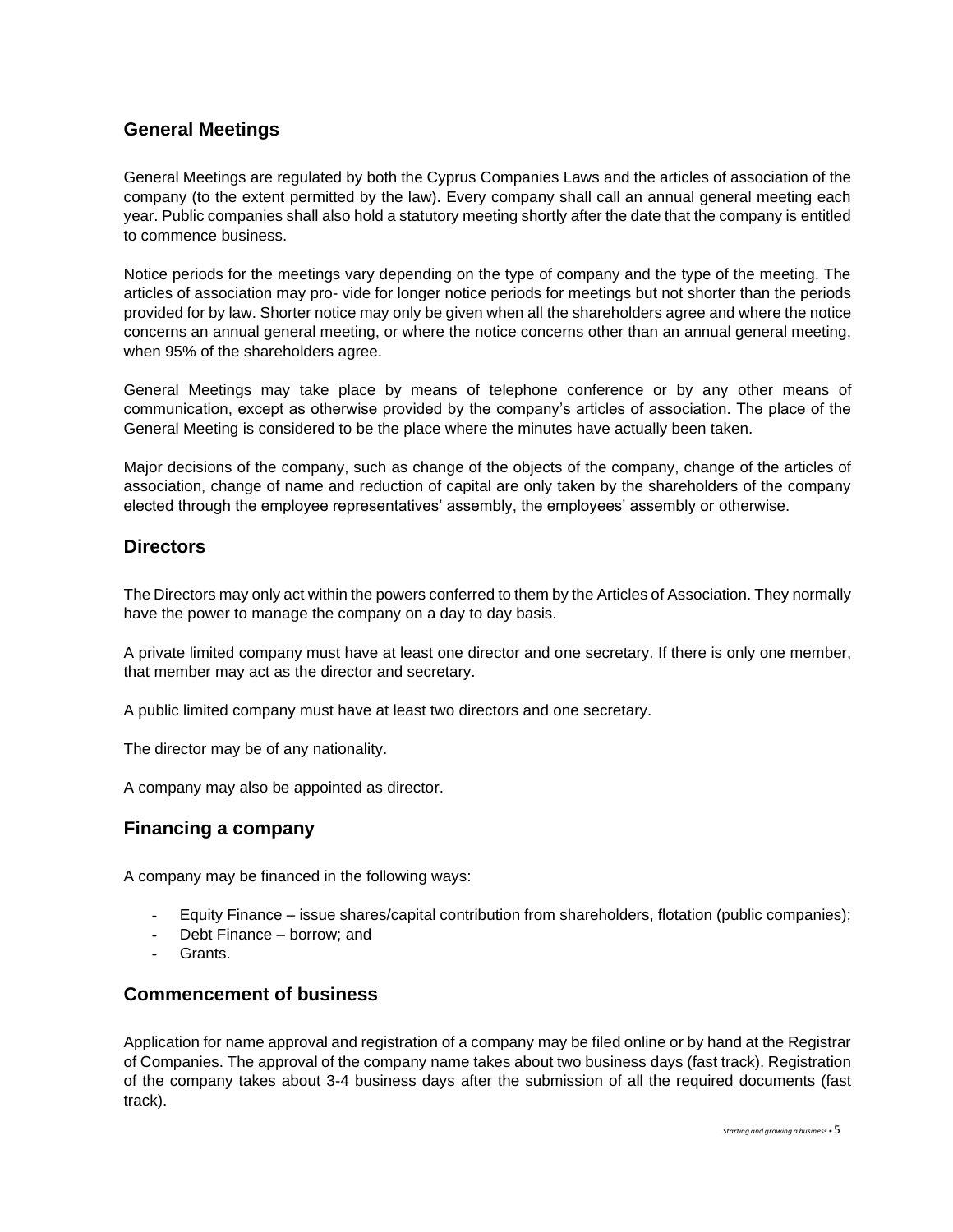A company needs to register with the Tax Authorities and obtain a tax identification code within 60 days from the date of incorporation.

### **Mergers and acquisitions**

A private limited company may be sold through a share sale, namely, the shares in the company are transferred by the selling shareholder to the purchaser. The purchaser takes all the assets and liabilities of the

company. Instead of a share sale, the purchaser may acquire the business of the company (asset sale). In such a case, the buyer cherry-picks the assets they wish to purchase and the company selling its business does not change hands.

A public limited company may be purchased directly from its shareholders. For listed companies the takeover procedure is regulated by tighter laws and regulations and supervised by the Cyprus Securities and Exchange Commission.

### **Corporate insolvency**

When a company becomes insolvent, there are various rescue mechanisms; Compromise arrangement, examinership and liquidation.

The company or the creditors may apply before the court to convene a meeting to propose a compromise arrangement. A compromise arrangement between the company and its creditors will be binding on all the creditors and the company, if three quarters in value of the creditors approve it at the creditors' meeting and provided the com- promise agreement is sanctioned by the Court. No protection from creditors is provided by the Court.

Examinership aims to rescue viable companies. In order to assist in the survival of the company, the company is placed under the protection of the court for four months from the date of the presentation of the petition or on the withdrawal or refusal of the petition, whichever hap- pens first, the company shall be deemed to be under the protection of the Court. During that period no winding, up proceedings may be commenced against the company and no receiver may be appointed.

Liquidation: see the next section.

### **Winding up of companies**

A company may be wound up in three ways:

- Compulsory liquidation by the Court;
- Voluntary liquidation; or
- Liquidation subject to the supervision of the Court.

With regard to compulsory liquidation by the Court, a petition may be presented either by the company or by any creditor including any contingent or prospective creditor and/or contributory. The company may be wound up by the Court, if, among others: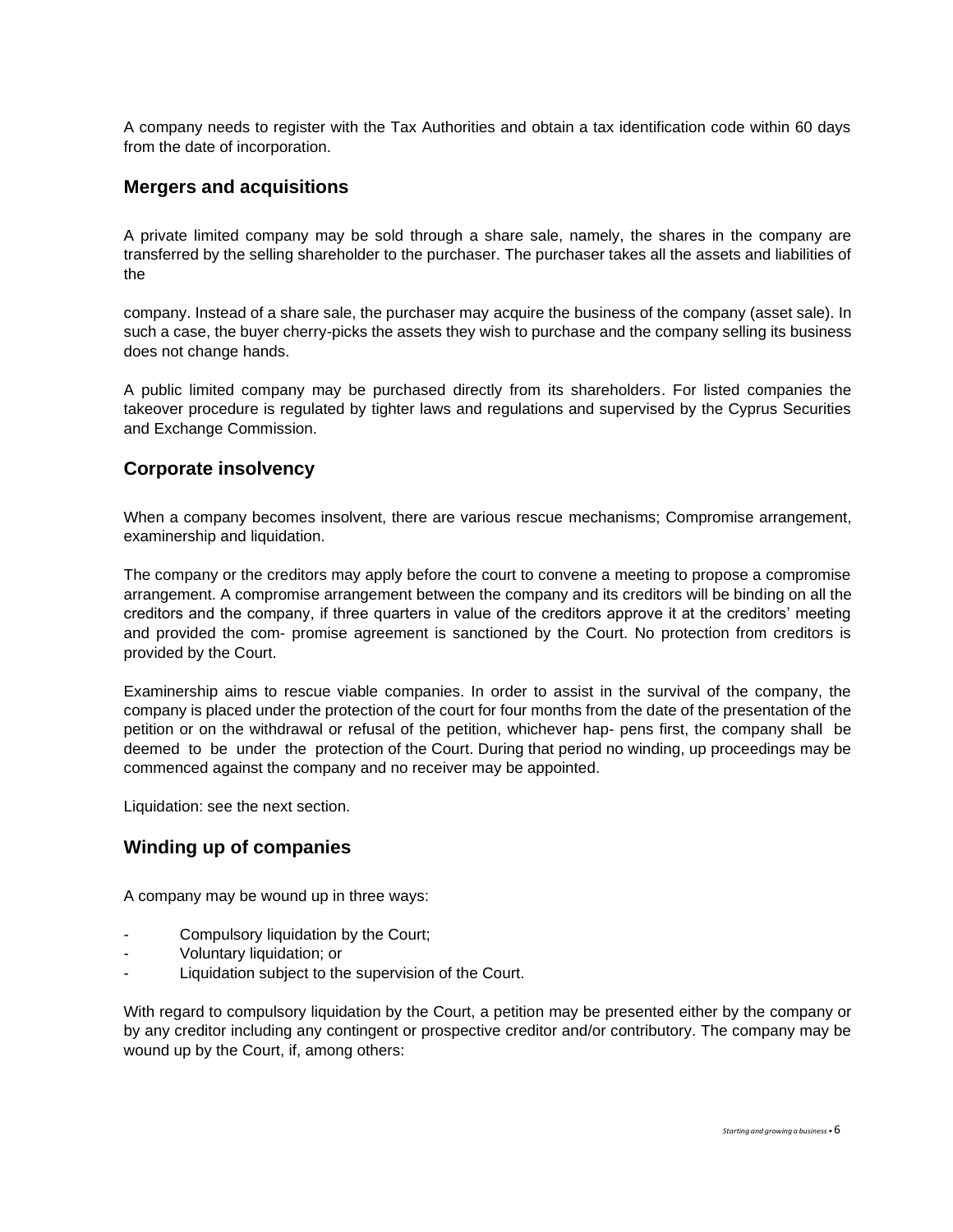The company is unable to pay its debts;

- The Court is of opinion that it is just and equitable that the company should be wound up; or
- The company decides so by a special resolution.

When a winding up order has been made, no action or proceeding shall proceed or be commenced against the company without prior leave of the Court.

Only licensed Insolvency Practitioners may be appointed to act as liquidators.

#### Contact someone in Cyprus

A.I. Kitsios LLC, is a full-service law firm established in 1985. We represent a broad array of clients ranging from large international corporations to small businesses and individuals. Our members are committed to delivering our clients a practical, client-centered and professional ad- vice. We value our clients and as such our ultimate goal is to act in the clients' best interests by delivering the services offered in an efficient, innovative and professional manner.

*Christoforos Ioannou Kitsios*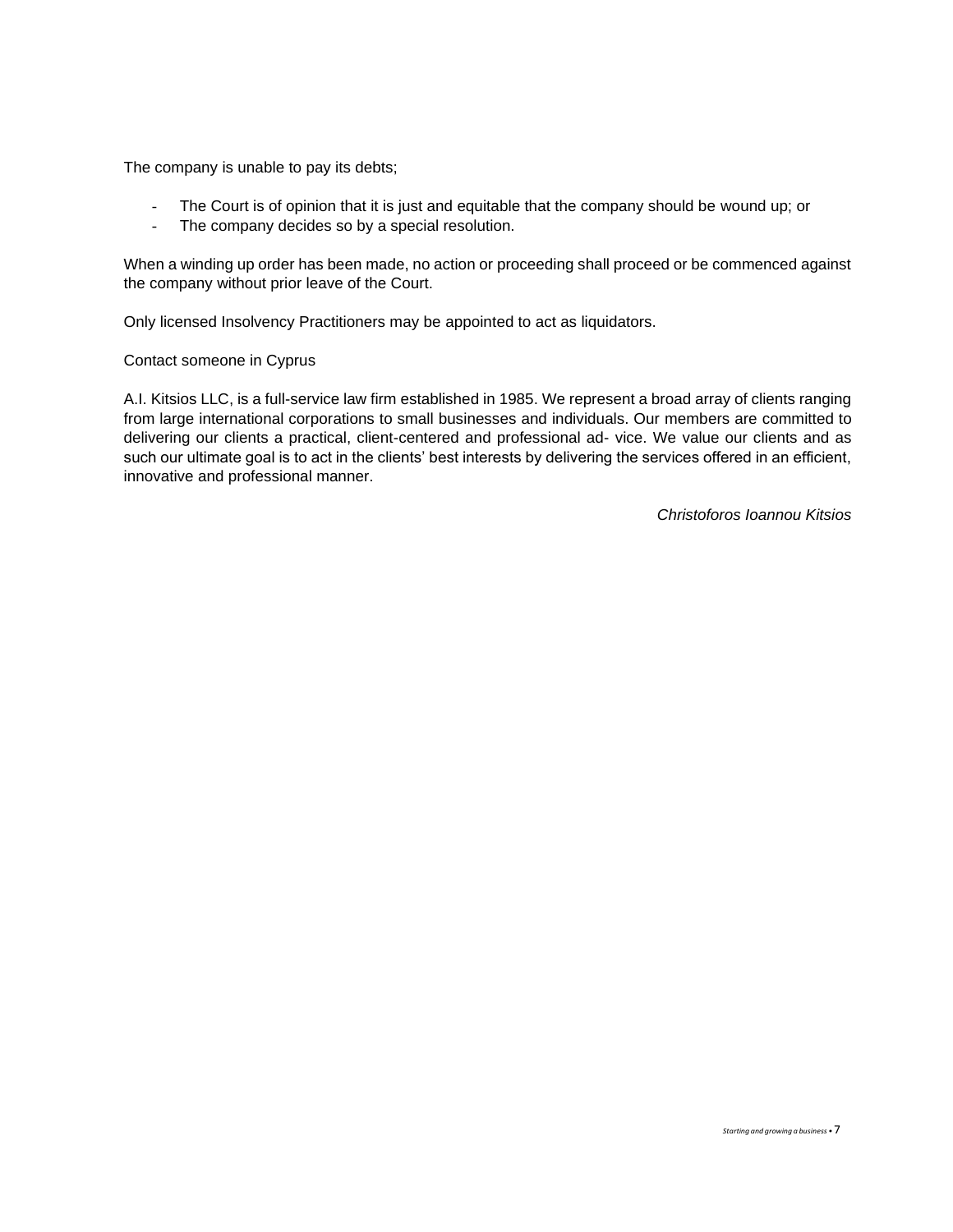### **Contact**

### **A.I.Kitsios LLC**

Emmanouel Roides Kirzis Center Block D, Office D15 1st Floor 3031 Limassol [www.aiklaw.com/](http://www.aiklaw.com/) Tel: +357 25 36 10 80 Fax: +357 25 37 52 29 [info@aiklaw.com](mailto:info@aiklaw.com)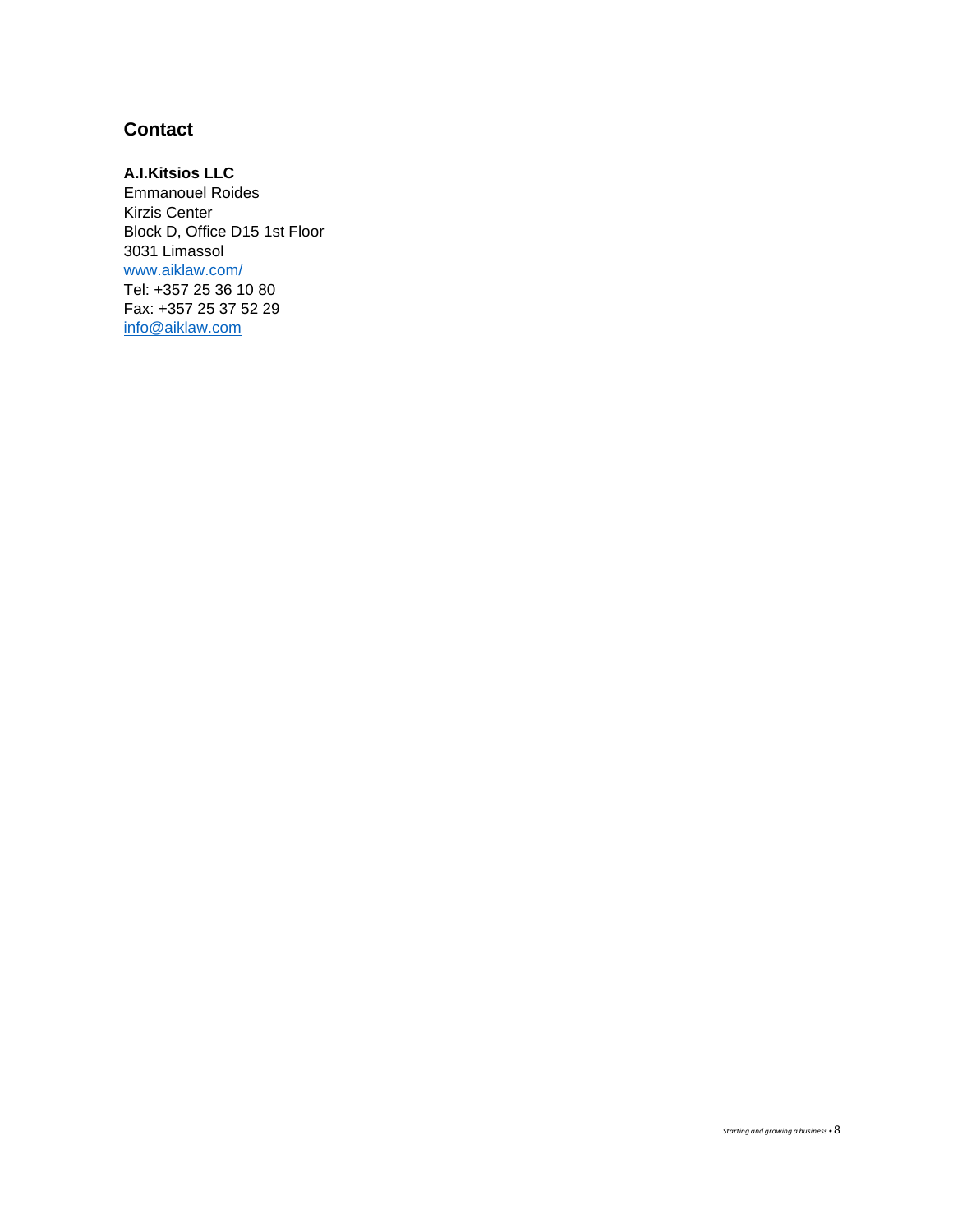## **Tax overview**

### **Basis of taxation**

A company is tax resident of Cyprus if it is managed and controlled in Cyprus.

All Cyprus tax resident companies are taxed on their income accrued or derived from all chargeable sources in Cyprus and abroad.

A non- Cyprus tax resident company is taxed on income accrued or de- rived from a business activity which is carried out through a permanent establishment in Cyprus and on certain income arising from sources in Cyprus.

Foreign taxes paid can be credited against the Cyprus corporation tax liability irrespective if there is a Double Tax Treaty in place (unilateral tax credit).

### **Company registration**

As mentioned above, all Cyprus companies must register with the Department of Registrar of Companies and Official Receiver of the Republic of Cyprus. Companies must also register with the Cyprus Tax Department within 60 days from their establishment.

### **Setting-up taxation**

There are no setting-up costs in terms of taxation in Cyprus.

### **National current benefit taxation**

#### **Corporate income tax**

Taxable profits of Cyprus tax resident companies and permanent establishments doing business in Cyprus are subject to corporation tax at a flat rate of 12.5%, one of the lowest rates in the European Union.

The following sources of income are fully or partially exempt from corporation tax: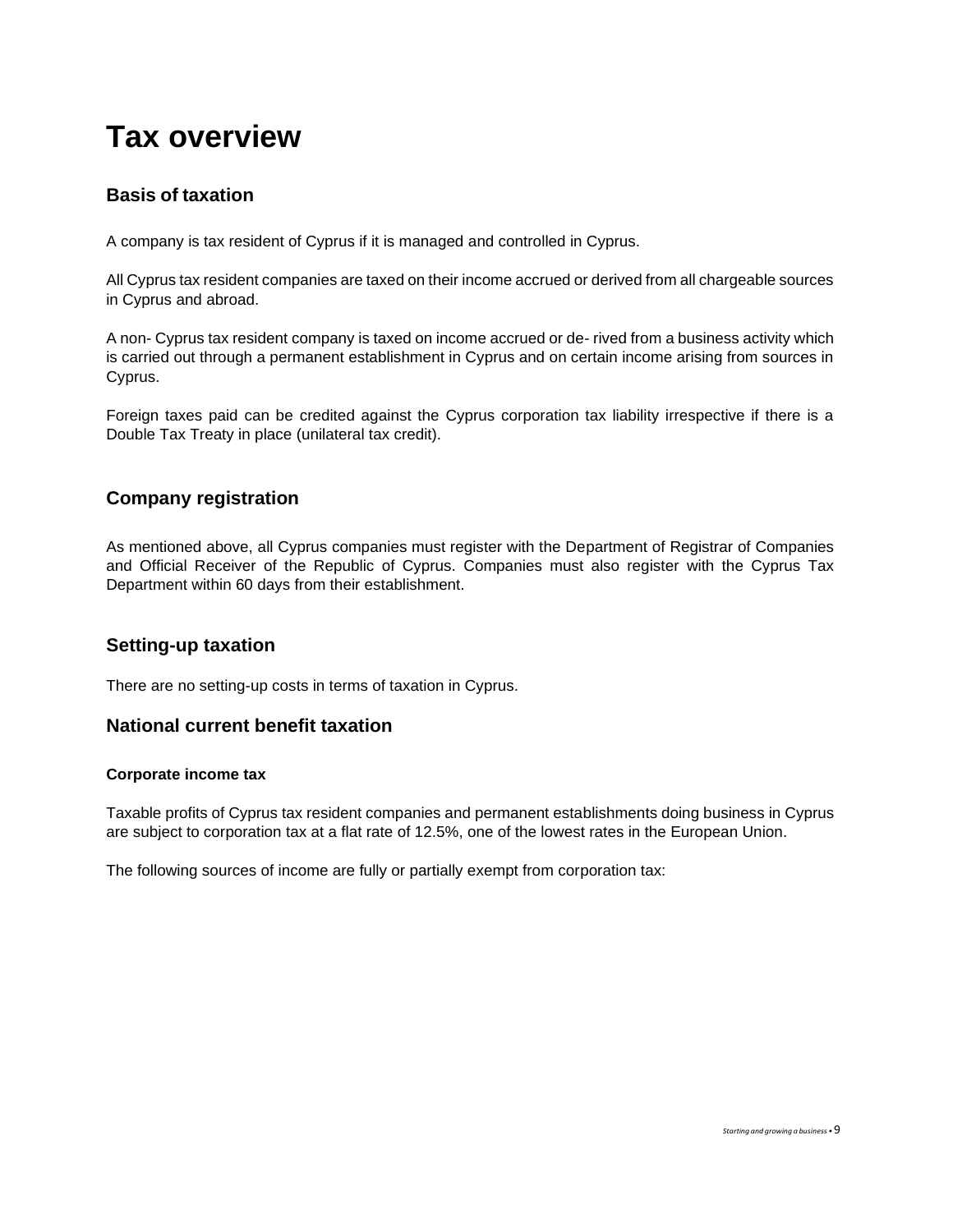| Source of income                                                                                                                                                                                                                   | <b>Exemption</b> |
|------------------------------------------------------------------------------------------------------------------------------------------------------------------------------------------------------------------------------------|------------------|
| Profit from disposal of "titles" (defined to include shares, bonds, debentures<br>and other securities of companies or other legal persons incorporated in<br>Cyprus or abroad, and options thereon.                               | 100%             |
| Dividend income not treated as a tax allowable deduction for the paying<br>company                                                                                                                                                 | 100%             |
| Interest income not arising from the ordinary activities or closely related<br>to the ordinary activities of the company (but taxed under Special<br>Defence Contribution).                                                        | 100%             |
| Profits arising from a foreign permanent establishment of a Cyprus<br>company, under certain conditions (taxpayers may elect to tax such<br>profits, with a tax credit for foreign taxes incurred on the said foreign<br>profits). | 100%             |
| Foreign exchange (forex) gains / losses with the exception of forex arising<br>from trading in foreign currencies and related derivatives                                                                                          | 100%             |

### **Various tax deductions**

• From 1 January 2015, a notional interest deduction ('NID') on new equity in the form of paid-up share capital or share premium (calculated as the new equity multiplied by the NID reference interest rate) is granted. Such new equity should be invested into a Cyprus company for the purposes of carrying on its taxable activities. The reference interest rate is the yield on 10-year government bonds (as at 31 December of the prior tax year) of the country where the funds are employed in the business of the company plus a 5% premium.

The NID deduction which a company is eligible to obtain cannot exceed 80% of the taxable profit derived from the assets financed by the new equity (as calculated prior to granting the deduction).

- Annual capital allowances are granted as a percentage on the cost of acquisition of eligible assets and are deducted from the chargeable income.
- Tax amortization is also granted on any expenditure of a capital nature for the acquisition or development of IP, with no recapturing at IP disposal.
- Companies which derive income from the use or disposal of qualifying intangible assets or intellectual property rights can deduct an amount equal to 80% of the net profit as calculated using the modified nexus fraction.

In addition to corporation tax, Special Defence Contribution ('SDC') is imposed on income earned by Cyprus tax resident companies as follows: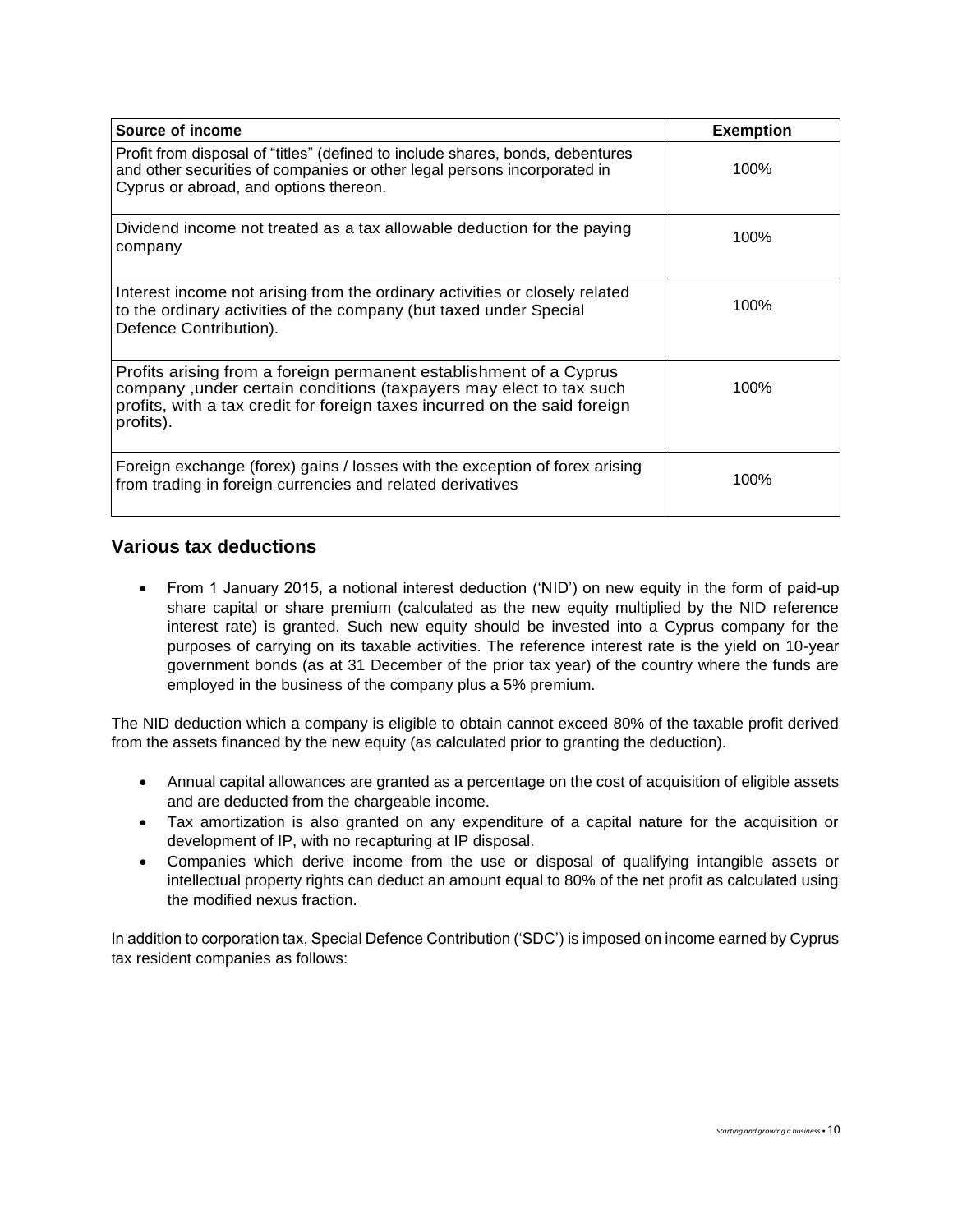| Source of income                                                                                                                                                                                                                                                                                                                                 | <b>Tax Rate</b>           |
|--------------------------------------------------------------------------------------------------------------------------------------------------------------------------------------------------------------------------------------------------------------------------------------------------------------------------------------------------|---------------------------|
| Passive interest income (i.e. Interest income not arising from the ordinary<br>activities or closely related to the ordinary activities of the company).                                                                                                                                                                                         | 30%                       |
| Dividends received from Cyprus tax resident companies                                                                                                                                                                                                                                                                                            | Nil                       |
| Dividends received from non-Cyprus tax resident com- panies are exempt<br>from SDC unless both of the fol-lowing conditions are met:<br>- More than 50% of the paying company's activities result directly or indirectly<br>in investment income, and<br>- the foreign tax burden on the income of the paying companyis lower than<br>$6.25\%$ . | Nil (17% if not<br>exempt |
| Rental income (25% of such income is exempted)                                                                                                                                                                                                                                                                                                   | 3%                        |

In case of Cyprus tax residents and domiciled individuals, SDC at 17% is payable on dividend income (both from Cyprus and foreign paying companies).

• Special type of companies - Shipping companies

The Merchant Shipping Legislation (fully approved by the EU up to 31 December 2029) provides for exemption from all direct taxes, and taxation under tonnage tax regime of qualifying shipowners, charterers and ship managers, from the operation of qualifying community ships (ships flying a flag of an EU member state or of a country in the Euro- pean Economic Area) and foreign (non-community) ships (under conditions), in qualifying activities.

- Trade tax (local profits tax)
- There is no local profits tax in Cyprus

### **Other taxes (VAT, property taxes)**

### **VAT**

VAT is levied at a standard rate of 19% for most goods or services. A reduced rate of 5% applies to food, books and certain other necessities and 9% on transportation, restaurants and accommodation services. The leasing of ships/aircraft and the services which relate to the immediate needs of the ships or aircraft are subject to zero VAT. Certain medical, financial and educational services are exempt from VAT.

VAT is charged on the transaction value and the VAT collected by the business from its customers is paid to the Cyprus tax department based on the VAT returns submitted, which are filed monthly, quarterly or annually. A business can claim the VAT charged on the goods or services received from local suppliers which is deductible from the VAT payable. Where the business does not have a VAT liability, the negative balance of these amounts is refunded to the business. A foreign company may reclaim Cyprus VAT under certain conditions.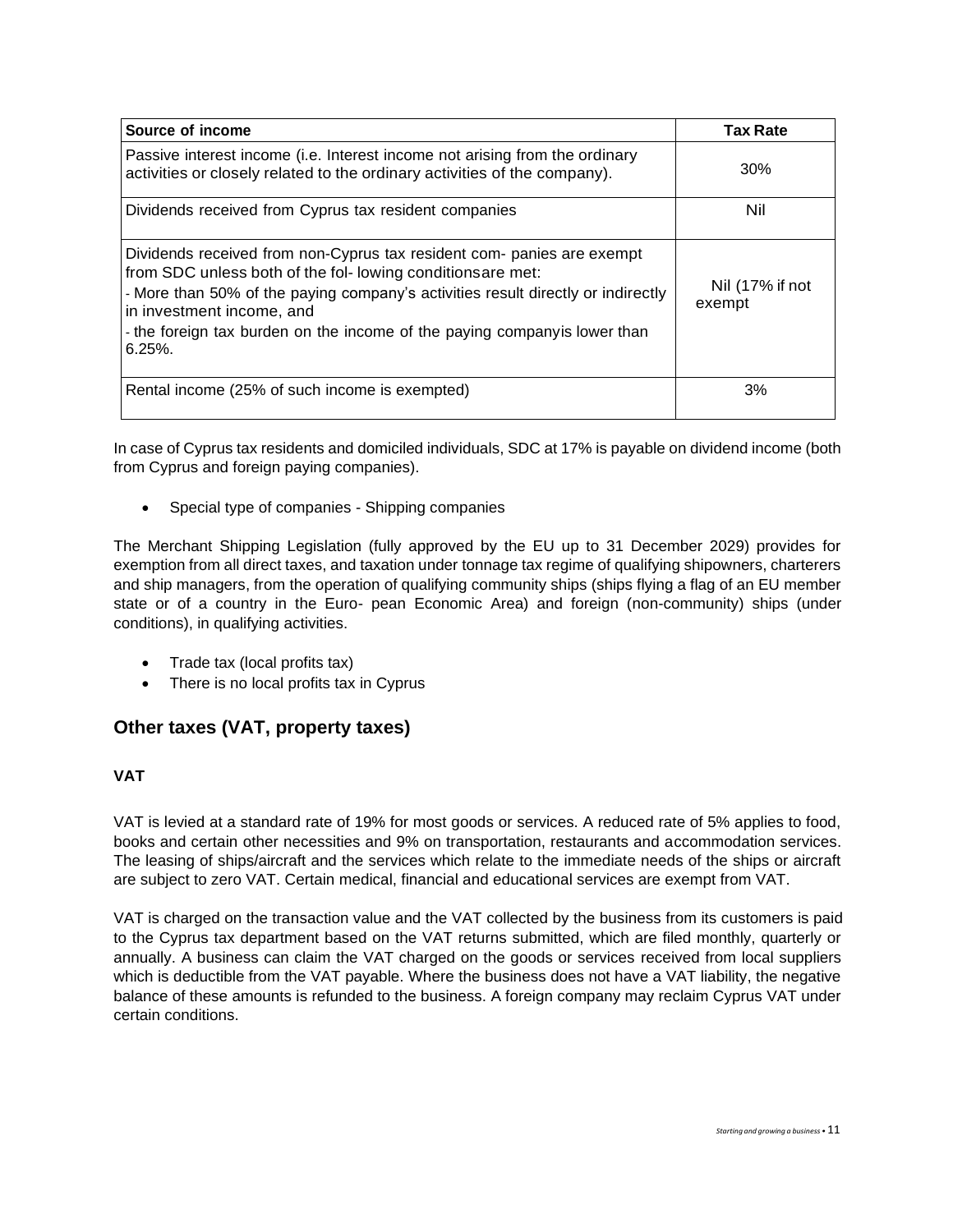### **Capital Gains Tax (¨GCT¨)**

Capital gains tax at the rate of 20% is imposed on any gains arising from the disposal of immovable property located in Cyprus including gains from the disposal of shares in companies which directly own such immovable property. Further, shares of companies which indirectly own immovable property located in Cyprus and at least 50% of the market value of the said shares derive from such immovable property are also subject to CGT upon disposal.

Shares listed on any recognized stock exchange are excluded from the above provisions i.e. CGT should not apply.

An exemption from CGT is granted on gains from disposal of im- movable property acquired at market value between 16 July 2015 and 31 December 2016 provided that:

- The property consists of land, buildings or land and buildings;
- It is acquired from an independent third party; and
- It is not acquired through an exchange of property or through do- nation/gift.

Transfer fees are imposed by the Department of Land and Surveys for transfers of Cyprus immovable property at the applicable rates. No transfer fees are payable if VAT is applicable upon purchasing the immovable property.

### **Treaties for the avoidance of double taxation**

Cyprus has a wide range of double tax treaties. Under the domestic legislation, there is no withholding tax ('WHT') on the payment of dividends, interest and royalties to non-resident persons, except in the case of royalties earned on rights used within Cyprus, which are subject to a WHT of 10% (5% in the case of cinematographic films).

As at the date of this publication, Cyprus has concluded double tax treaties with 66 countries, including but not limited to France, Switzer- land, China, Germany, India, Italy, Russia, Ukraine, the United Kingdom, the United States of America, Belgium, Denmark, Luxembourg, Nether- lands, Canada, Greece, Hungary, Qatar, Saudi Arabia, United Arab Emi- rates and Malta. An exemption from withholding tax may be available for payments between associated companies, if the conditions for the application of the EU parentsubsidiary directive and the EU interest and royalty's directive are satisfied.

### **Benefit distribution**

Under the domestic legislation, there is no WHT on the payment of dividends, interest and royalties to nonresident persons, except in the case of royalties earned on rights used within Cyprus, which are subject to WHT of 10% (5% in the case of cinematographic films). Such WHT can be reduced or eliminated as per the provisions of a Double Tax Treaty and/or EU Directive (if applicable).

### **Tax treatment of losses**

Tax losses arising in a tax year and which cannot be offset against other taxable profits in the same tax year, may be carried forward and offset against future profits for a period of 5 years from the year to which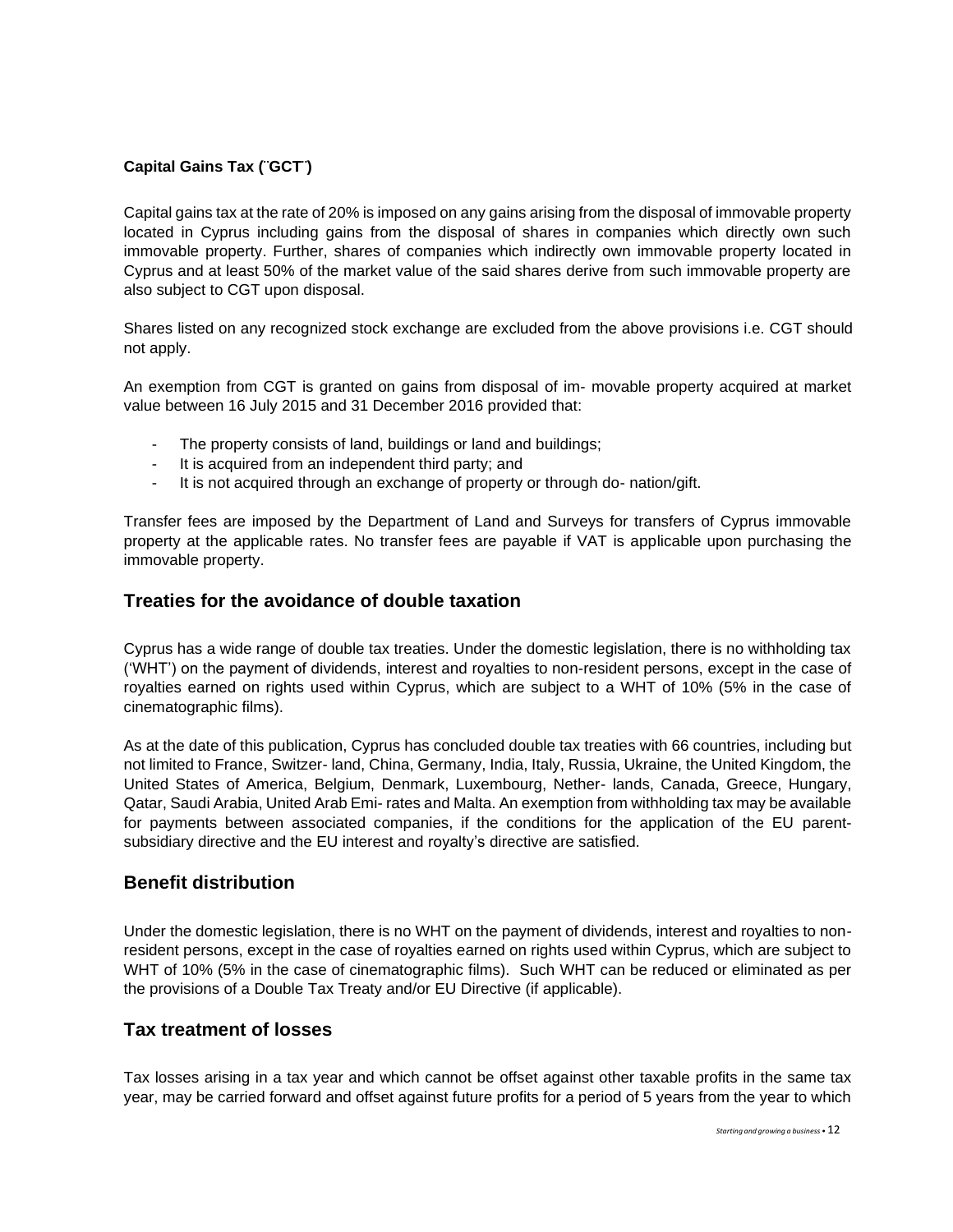the losses relate.

A trading loss of a tax year can be offset against trading profits of another group company for the same tax year, provided that both companies were Cyprus tax resident companies of a group throughout the entire tax year. From 1 January 2012, in the event that a company is incorporated during a tax year, the company will be considered as a member of the group for the whole tax year for the purpose of surrendering losses between group companies.

Two companies are considered to form a company group for group relief purposes if one Cyprus tax resident company holds directly or in- directly at least 75% of the voting shares of another Cyprus tax resident company, or both Cyprus tax resident companies are at least 75% (voting shares) held, directly or indirectly, by a third company.

As from 1 January 2015 interposition of a non- Cyprus tax resident company(ies) will not affect the eligibility for group relief as long as such company(ies) is/are tax resident of either an EU country or in a country with which Cyprus has a tax treaty or an exchange of information agreement (bilateral or multilateral).

From 1 January 2015, tax losses can also be surrendered to a Cyprus

company by a group company located in another EU Member State, provided that the surrendering company has exercised all available options for group relief, or the carry forward of losses in its Member State or in another Member State where an intermediary holding company is located (if applicable).

Losses of an exempt foreign permanent establishment can be set off with profits of the Cyprus head office. In such case, future profits of the exempt foreign permanent establishment abroad are taxable up to the amount of the losses allowed.

### **Employer obligations (salary taxes, social security)**

An employer must deduct tax, social insurance and related contributions (including General Health System 'GHS' contributions) from the salaried income of each of its employees and pay this to the relevant authorities by the end of the month following the month in which the salary was paid.

The employer is also liable to pay social security and related contributions on the salaried income of each employee. The contributions are payable to the relevant authorities by the end of the month following the month in which the salary was paid. These contributions should be tax deductible in the employer's tax computations if paid within the relevant deadlines.

The social security contributions are as follows: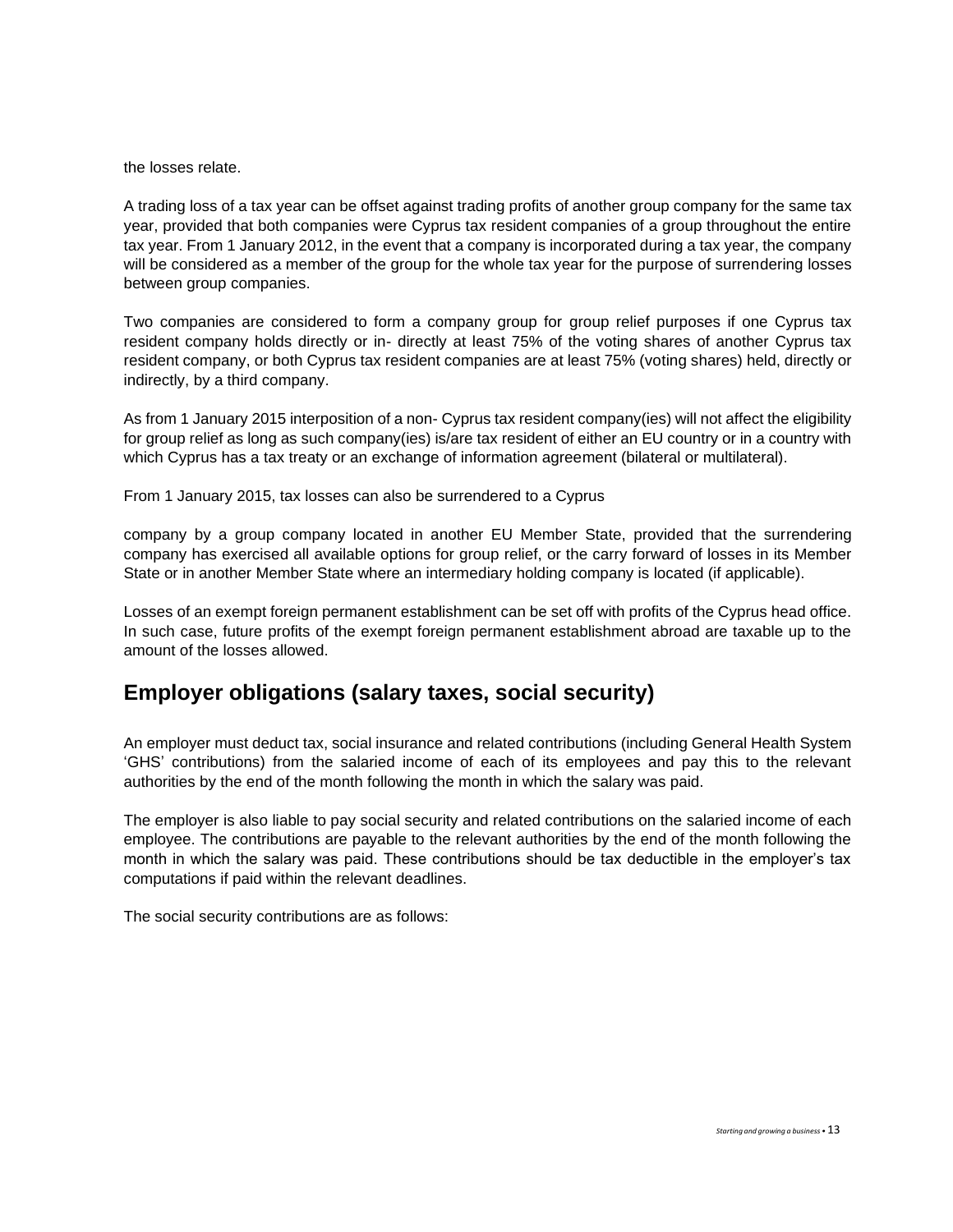|                                                                                           | <b>Employer</b>    | <b>Employee</b> |
|-------------------------------------------------------------------------------------------|--------------------|-----------------|
|                                                                                           |                    |                 |
| Social insurance                                                                          | 8.3%               | 8.3%            |
| <b>Redundancy Fund</b>                                                                    | 1.2%               |                 |
| <b>Industrial Training Fund</b>                                                           | 0.5%               |                 |
| Social Cohesion Fund                                                                      | $2\%$ <sup>*</sup> |                 |
| General Health Scheme contributions (please refer<br>to relevant section for moredetails) | 2.9%               | 2.65%           |
| Health Scheme From 01/03/2020                                                             | 2.9%               | 2.65%           |

The contributions are restricted to a maximum income level. The maximum level of income is as follows:

| Per Week (Euro) | Per Month (Euro) | Per Annum (Euro) |
|-----------------|------------------|------------------|
| 104             | 784.             | 57.408           |

*Note: The contributions to the social cohesion fund have no upper limits.*

## **General Healthcare System**

Contributions relating to the implementation of the General Health System are as follows.

It is noted that GHS contributions are capped at EUR 180,000 total annual incomes.

|                                                                                                                                   | <b>Current</b><br>rates |
|-----------------------------------------------------------------------------------------------------------------------------------|-------------------------|
| Every employee on his emoluments                                                                                                  | 2.65%                   |
| Every employer on his employee's emoluments                                                                                       | 2.90%                   |
| Every self-employed on his emoluments                                                                                             | 4.00%                   |
| On the pension income of every pensioner                                                                                          | 2.65%                   |
| On the emoluments of any person who holds or exercises<br>an office                                                               | 2.65%                   |
| A person earning income (e.g. dividends, rent, interest<br>etc.)                                                                  | 2.65%                   |
| Any physical or legal person or the Government who is<br>responsible for paying the emoluments of a person who<br>holds an office | 2.90%                   |

*George Micouris & Marios Eleftheriades*